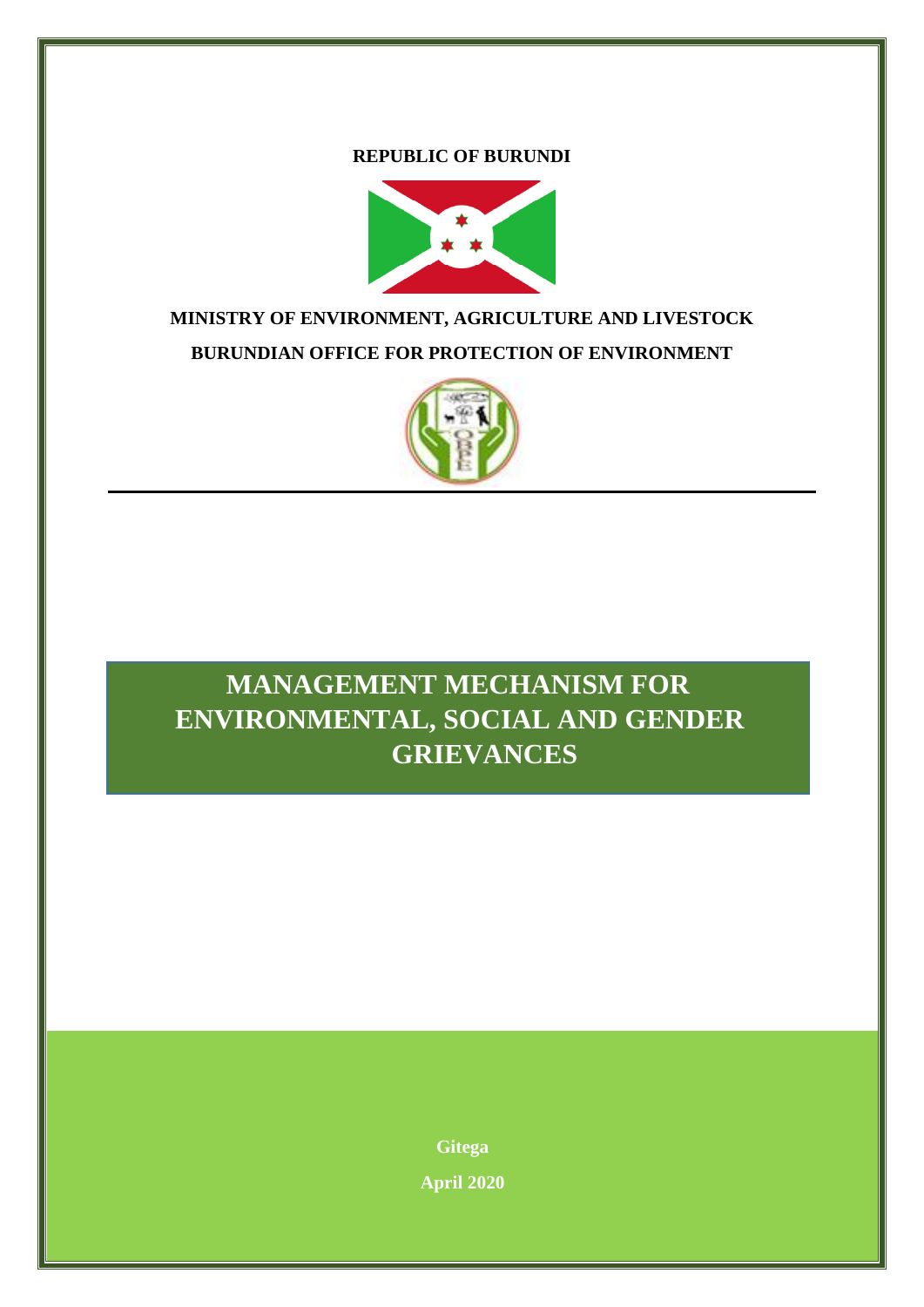## TABLE OF CONTENTS

|  | STRATEGIC AND CONCEPTUAL FRAMEWORK OF THE GRIEVANCE MANAGEMENT                                 |  |
|--|------------------------------------------------------------------------------------------------|--|
|  |                                                                                                |  |
|  |                                                                                                |  |
|  |                                                                                                |  |
|  |                                                                                                |  |
|  |                                                                                                |  |
|  | II. OPERATIONAL FRAMEWORK OF THE GRIEVANCE MANAGEMENT MECHANISM ---- 10                        |  |
|  |                                                                                                |  |
|  |                                                                                                |  |
|  |                                                                                                |  |
|  |                                                                                                |  |
|  |                                                                                                |  |
|  |                                                                                                |  |
|  |                                                                                                |  |
|  |                                                                                                |  |
|  |                                                                                                |  |
|  | 2.1.4. Step 4: Resolution of the Corresponding Problems and Decision Making --------------- 15 |  |
|  |                                                                                                |  |
|  |                                                                                                |  |
|  |                                                                                                |  |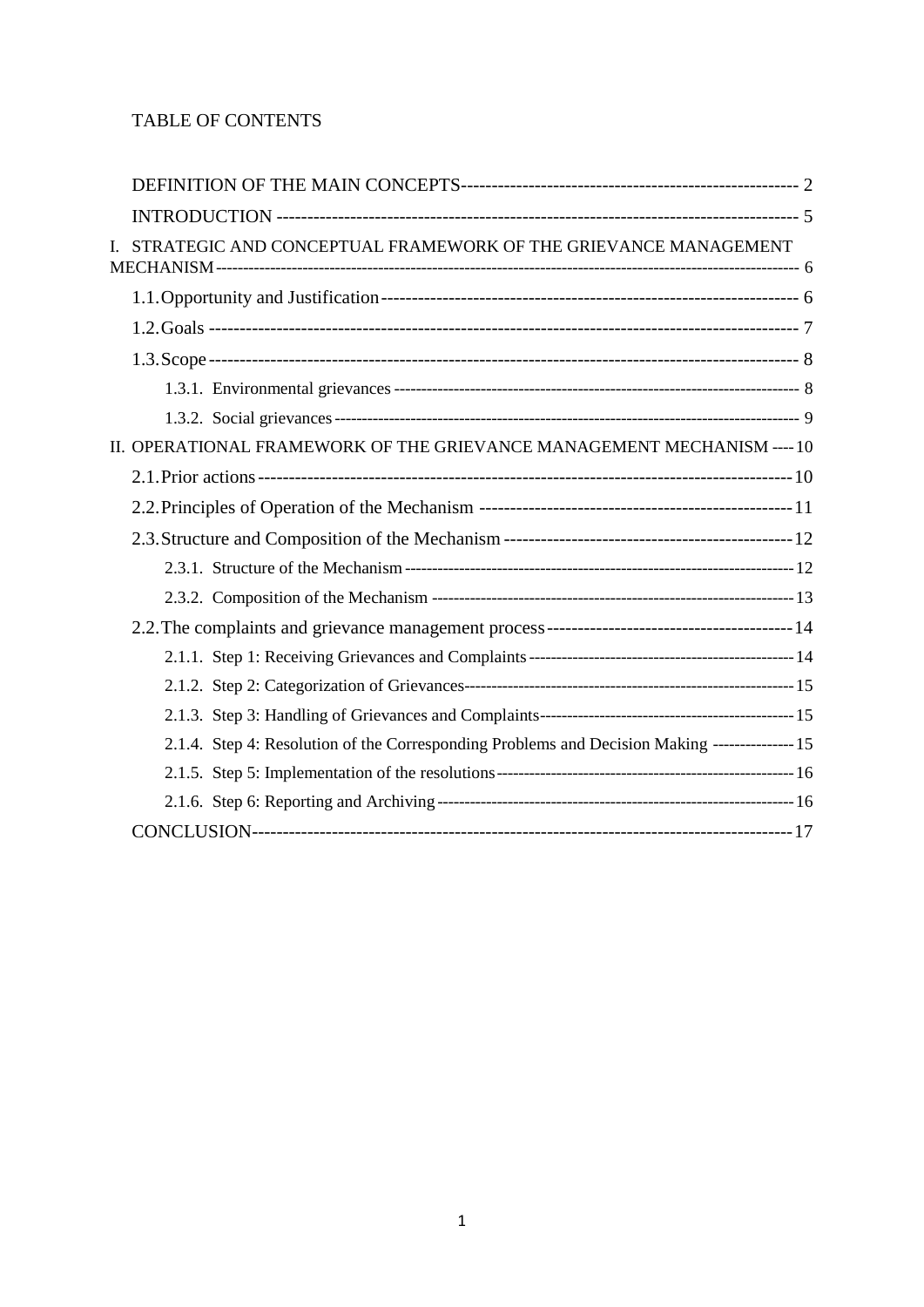## <span id="page-2-0"></span>**DEFINITION OF THE MAIN CONCEPTS**

## **Grievance**

A grievance is a ground for complaint, a reproach. It is a term that designates grievances, reproaches that we have against another natural or legal person, a project, an activity. Grievances can be social or environmental.

## **Social Grievance**

A social grievance is a reproach arising from the dissatisfaction of a person, a group of people or a community, because of activities, projects or programs having or likely to have negative social impacts or a mode of intervention that does not meet the expectations of or the plaintiff(s).

## **Environmental grievance**

An environmental grievance is a reproach arising from the dissatisfaction of a person, a group of people or a community, because of activities, projects or programs having or likely to have negative environmental impacts.

## **Gender Grievance**

A gender grievance corresponds to a complaint or a reproach emanating from a person, a group of people or a community, following a process of an activity, a project or a program , which would exclude, or not properly integrate, potential stakeholders, because they are women or men or young people.

#### **Claim**

A complaint corresponds to the act of addressing an authority to enforce a right, to enforce a duty, to ask for a thing due, or to make a protest against what seems illegitimate or unfair.

## **Denunciation**

An information is an act of alerting the competent authorities or entities, of the existence of a problem or of an injustice. It therefore consists in making known a generally unpleasant thing. It is generally the act of a person foreign to the facts which it reports.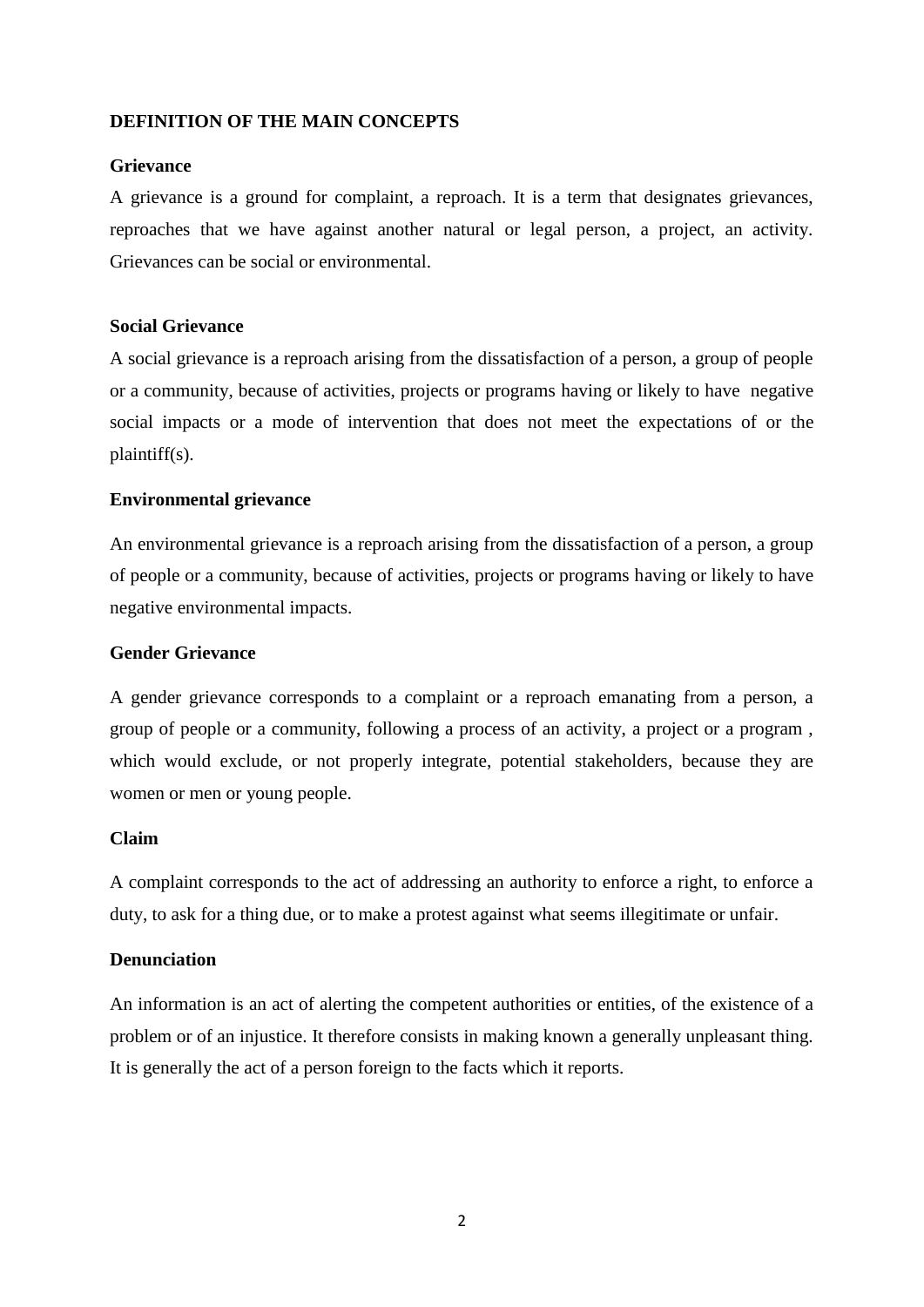#### **Complaint**

A complaint is an expression of dissatisfaction coming directly or indirectly from a person (or a group of people) who feels unjustly injured, in relation to a given situation. It generally comes from an individual (s) directly or indirectly victim (s) of a situation.

#### **Grievance**

A complaint is a request addressed to an authority or an entity, by an individual, essentially to make comments, or to express a wish.

## **Conflict**

A conflict can be defined as the confrontation of two or more individual or collective wills which manifest towards each other a hostile intention and a will to aggression, because of a right to find or maintain. Entering into conflict thus means entering into disagreement.

#### **Grievance Management Mechanism**

A grievance mechanism is a system, process, procedures that allow an individual, a group of people or a community to make, if necessary, complaints, denunciations, grievances or complaints relating to the setting implementing a project or program; or easily find answers to questions relating to the project or program concerned. A grievance management mechanism collects, manages and resolves the constraints and problems of communities benefiting from project or program interventions. It also makes it possible to exploit the retro information coming from these communities to perfect the logic of intervention and ensure accountability.

#### **Procedure**

A procedure corresponds to a detailed description of the overall organization of the device that is to carry out the process. It details the sequence of elements of the process. If a procedure is not followed, achieving the objective may be hypothetical.

More clearly, the procedure makes it possible to find answers to the following questions: How to do it? When to do it? Who to do with? Where to do it?

## **Process**

A process is a bundle of interacting or interrelated activities that use input elements to produce a desired result. A continuous recording of actions that have a certain unity or regularity in their progress, towards the achievement of a goal.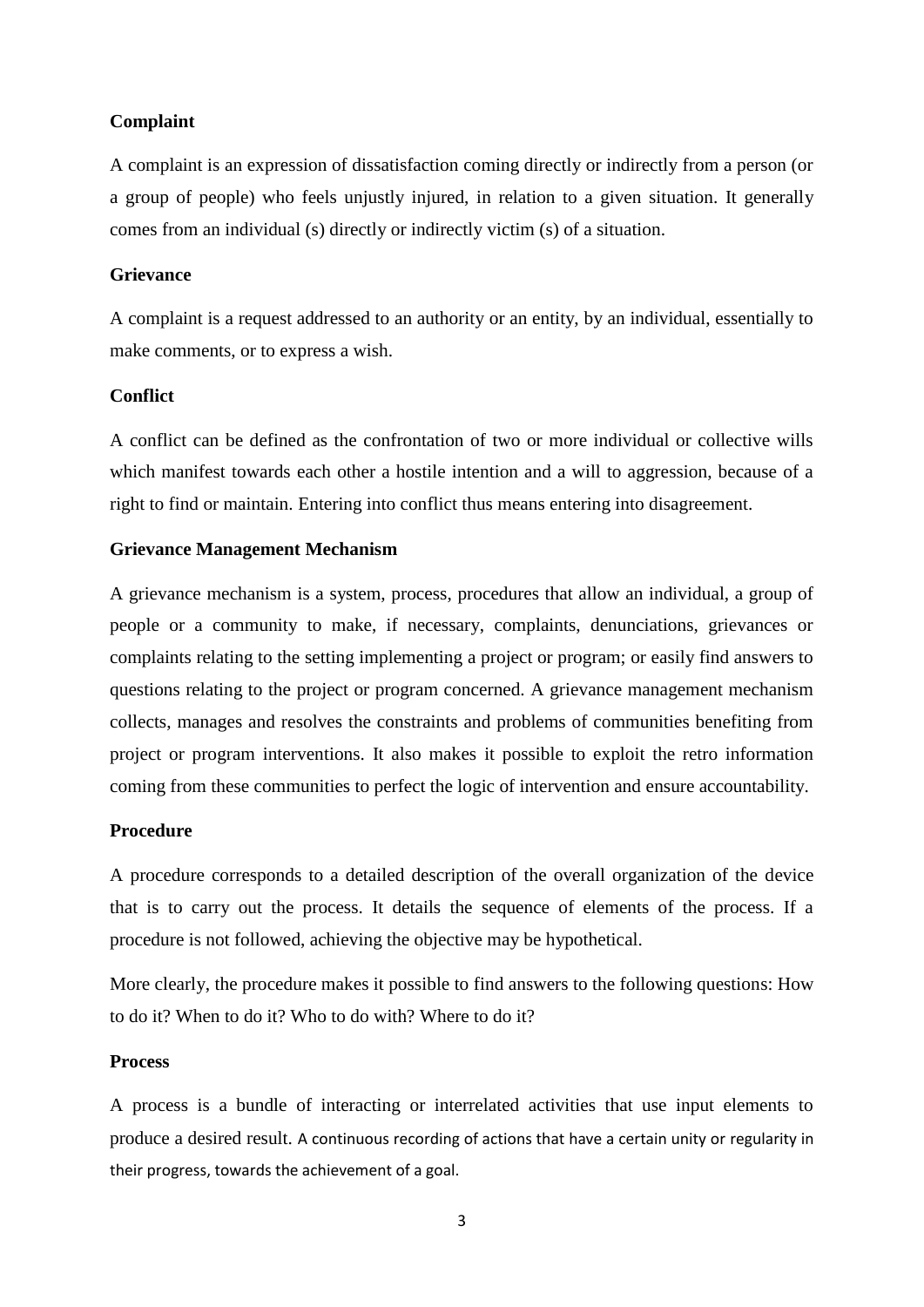## **Accountability**

Accountability corresponds to assuming the responsibility to consider, take into account and resolve the needs, problems, constraints, concerns and opinions of the communities benefiting from the interventions, but also of all the stakeholders in the implementation of projects and programs.

## **Feedback**

The feedback corresponds to the feedback expressing the feelings on the ground, of the communities and other stakeholders, in relation to a project or program implemented. It is generally a comment or a concern which can be positive or negative, and which provides useful indications on the way in which the activities of projects or programs are perceived or on the way in which they are implemented.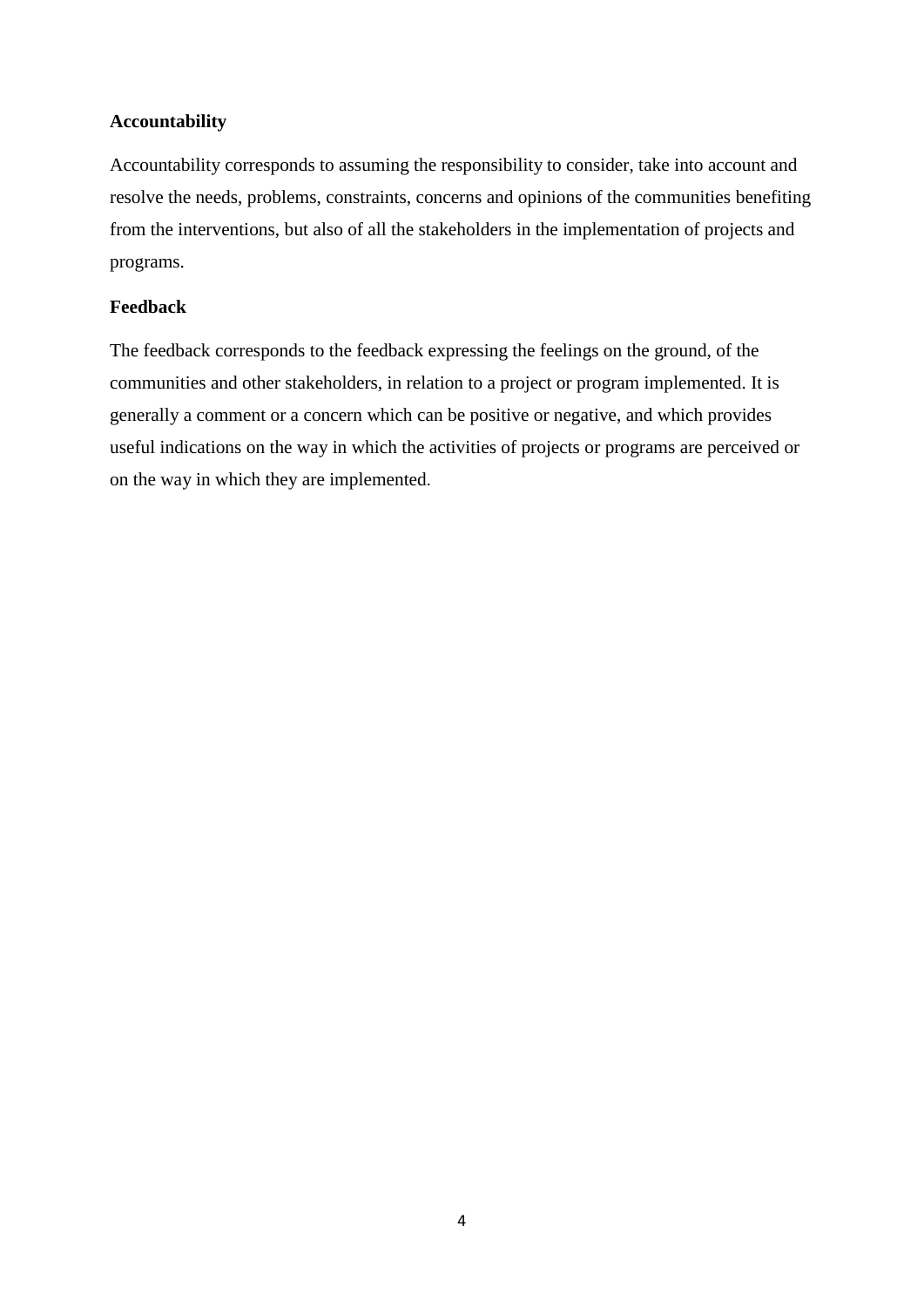#### <span id="page-5-0"></span>**INTRODUCTION**

The BOPE is a public establishment with legal personality, its own assets and financial and administrative autonomy. In its environmental protection activities, it may be required to implement a number of projects and programs at the provincial, municipal, and / or community levels, with the aim of improving environmental management and climate change, but also the social living conditions of the communities affected.

As the project cycle management manual shows, the Office adopts a participatory and inclusive approach in its actions, involving and making the beneficiary communities and other stakeholders very responsible in the implementation of its projects and programs. It therefore works from a partnership perspective, encouraging the management of continuous communication links and feedback.

Each project or program of the Office can have its own approaches, methodologies and means of action, but also different impacts on the environment and on the living conditions of the beneficiaries. Each project or program can also have actions or aims which can have negative externalities with the beneficiary communities, and cause dissatisfaction with them. To avoid such situations, the Office takes the option of anticipating these eventualities by taking care, prior to any intervention, to set up systems and mechanisms to mitigate and minimize these risks.

To avoid the frustrations of its beneficiaries and to ensure that its projects and programs have a positive impact on them, the Office establishes for each project and program a grievance management mechanism that deals with environmental and social complaints. The establishment of this mechanism is an important option with a view to establishing ongoing collaborative and cooperative relationships with stakeholders in the execution of the activities of the Office's projects and programs. More than a necessity, it is for him a fundamental element of his intervention strategy.

The mechanism indeed gives communities, especially impacted, the means to make complaints to better take care of their concerns or to demand better management of the project or program concerned. It also enables administrative, provincial and municipal authorities, as well as technical services, to meet the expectations of communities.

This BOPE grievance mechanism, as it is designed at the strategic level and as it is generally applied, is described in this document which provides the information necessary for understanding the key concepts as well as '' the justification and description of the general and specific objectives. It also presents the fields of action of the mechanism. Finally, this document presents the principles around which, for each project and program, a Grievance Management Manual is developed; then it describes the generally accepted structure of the mechanism and presents the different stages of grievance management, ranging from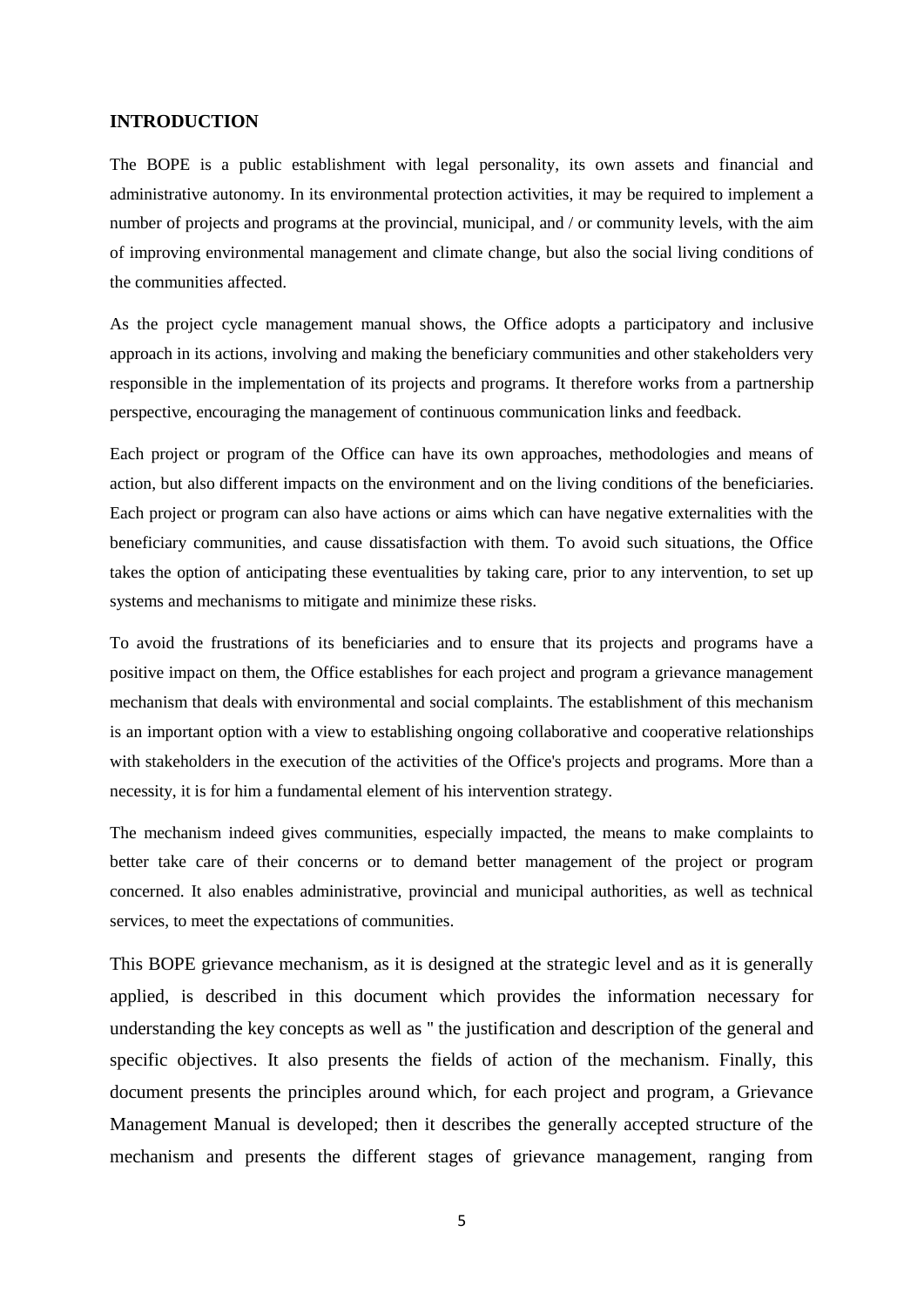reception to filing, and questioning the different actors involved in the process. Finally, it describes step by step the role and responsibilities of each actor involved in the mechanism and presents the monitoring and evaluation methods of the mechanism.

## <span id="page-6-0"></span>**I. STRATEGIC AND CONCEPTUAL FRAMEWORK OF THE GRIEVANCE MANAGEMENT MECHANISM**

#### <span id="page-6-1"></span>**1.1. Opportunity and Justification**

For the BOPE, an effective grievance management mechanism corresponds to an available and accessible system or organization, which makes it possible to respond to questions from communities in a timely manner, and to resolve the problems and constraints raised by them as soon as possible, in order to keep the links of collaboration, cooperation and partnership characterizing the intervention principles of the Office.

The Office builds its community development and environmental issues projects and programs, around a Results-Based Management (RBM) approach. Given the principle of ownership promoted by the RBM, the involvement and active participation of the beneficiaries, throughout the implementation of the activities, is a condition for success guaranteeing the sustainability of the actions.

The projects and programs of the Office may relate to different themes involved in environmental management and the mitigation / adaptation of climate change. We can thus distinguish themes relating to:

- Sustainable Management of Natural Resources;
- Agriculture and livestock;
- Access to water;
- Access to means of subsistence;- etc.

Sometimes, certain activities are likely to have varying levels and forms of impact that affect different beneficiary people or communities differently. In this general context where each beneficiary seeks to optimize his satisfaction and to safeguard his interests and acquired, it is very likely that conflict situations arise and destroy the expected achievement of results. Indeed, experience shows that in such contexts, development projects and programs implemented in a community environment can often lead to conflicts, complaints and problems, of different orders, which can arise in the different phases of the project cycle.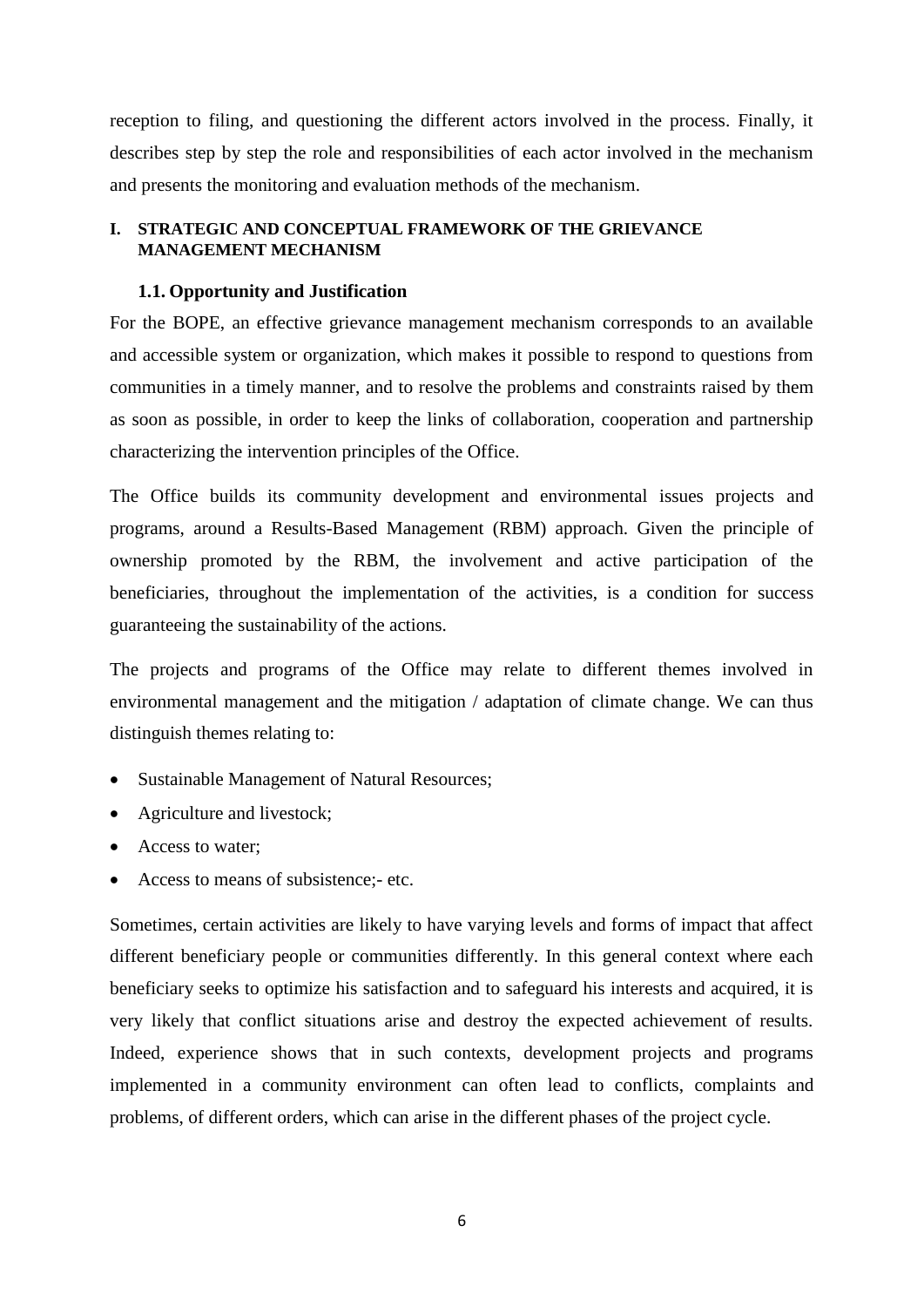To successfully implement them and achieve the expected results, it therefore remains necessary to anticipate possible problems that may arise, to contain and resolve them before they have negative repercussions with dangerous consequences that can jeopardize the continuity of interventions, hence the need to set up a mechanism to properly manage these potentials and possible conflicts related to the activities of projects and programs.

It is for these reasons that the Office is developing, for each project and program, a grievance management mechanism, to offer communities and all those who are not happy with the projects and programs or the way they are conducted or the results and consequences they produce, the possibility of making complaints through an organized system guaranteeing the reception of complaints, their treatment and monitoring of the implementation of the measures arising therefrom.

## <span id="page-7-0"></span>**1.2. Goals**

The grievance mechanism thus offers each actor the opportunity to express their grievances that may relate to different things. The grievance mechanism is thus for the Office, a participatory governance tool that aims to prevent, neutralize and resolve tensions and conflicts between stakeholders, in order to achieve the expected results. It therefore generally has the objectives of:

- Enable all stakeholders involved in the implementation of projects and programs to maintain a peaceful atmosphere of collaborative and cooperative relations, with a view to the effective implementation of projects and programs;
- Provide stakeholders with an effective framework for resolving specific grievances without compromising the pursuit of the objectives of projects and programs;
- Allow the Office to ensure its accountability vis-à-vis the State, but also stakeholders and development partners.

The specific objectives of the grievance mechanism are:

- Give stakeholders and communities a tool to let them know their dissatisfaction;
- Collect community perceptions on the implementation of projects and programs;
- Establish an environment of peace and trust in the implementation of activities;
- Identify and correct potential errors in the approach to projects and programs;
- Early identification of potential conflicts and their causes;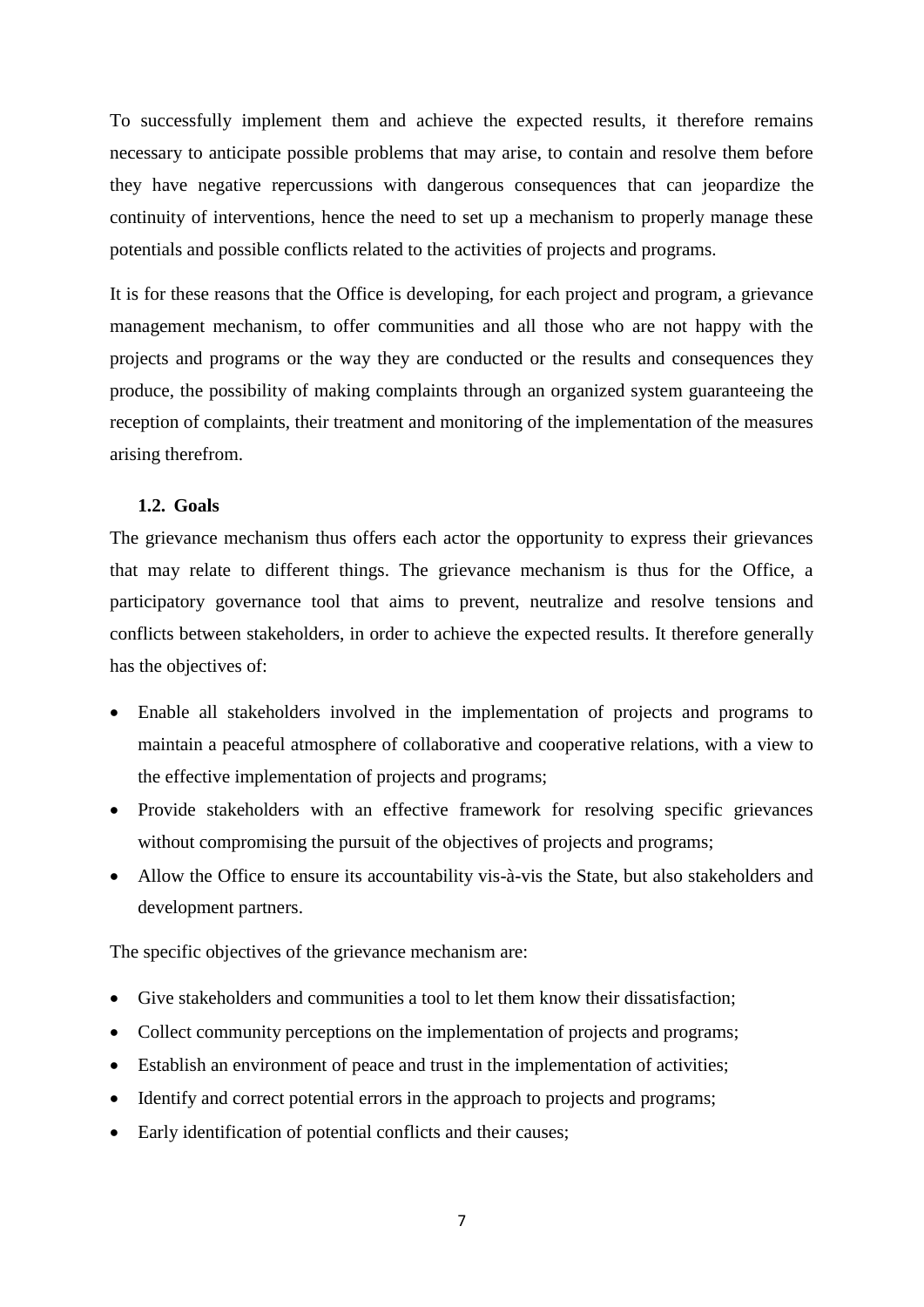- Learn from experience by identifying and analyzing the lessons learned from the MGG process;
- Resolve these conflicts without major prejudice and before they become more important;
- Improve the intervention logic and the results of projects and programs;
- Effectively manage the operational risks of projects and programs, especially before they become regrettable;
- Further encourage community participation and encourage feedback;
- Correct misunderstandings that can lead to rumors harmful to the image of the project;
- Create added value for future interventions, knowing what can create conflicts;
- Strengthen the Office's credibility with beneficiaries and other stakeholders.

In short, the grievance management mechanism promotes better rapprochement between beneficiary communities and project and program implementation teams. It strengthens participatory democracy and the principles of open governance in the strategic and operational management of development activities, for greater participation by local populations, by presenting itself as an open space for dialogue around the project or program concerned.

#### <span id="page-8-0"></span>**1.3. Scope**

The scope of the mechanism includes all questions, concerns, problems or grievances (real or perceived) arising from the activities of projects or programs implemented by the Office, which an individual, group or community wishes to be treated or resolved by the Office. This includes physical, psychological, social or environmental harm or damage. The objective is to provide all stakeholders with a framework for resolving specific grievances without hindering the pursuit of the objectives of the project or program concerned.

Thus, the grievance management mechanism is concerned overall with all environmental and social grievances arising from all problems, all questions, all concerns, all complaints, all grievances, which may arise from the setting implementing the activities of each project and program concerned, whether they are really visible or stem from perceptions, and which come from an individual, a group of individuals or an entire community.

## <span id="page-8-1"></span>*1.3.1. Environmental grievances*

For a project or a program, by environmental grievances, we mean all the problems or all the complaints arising from proven or possible negative impacts of its activities on the environment, the protection of nature or the phenomena of climate change. They are asked by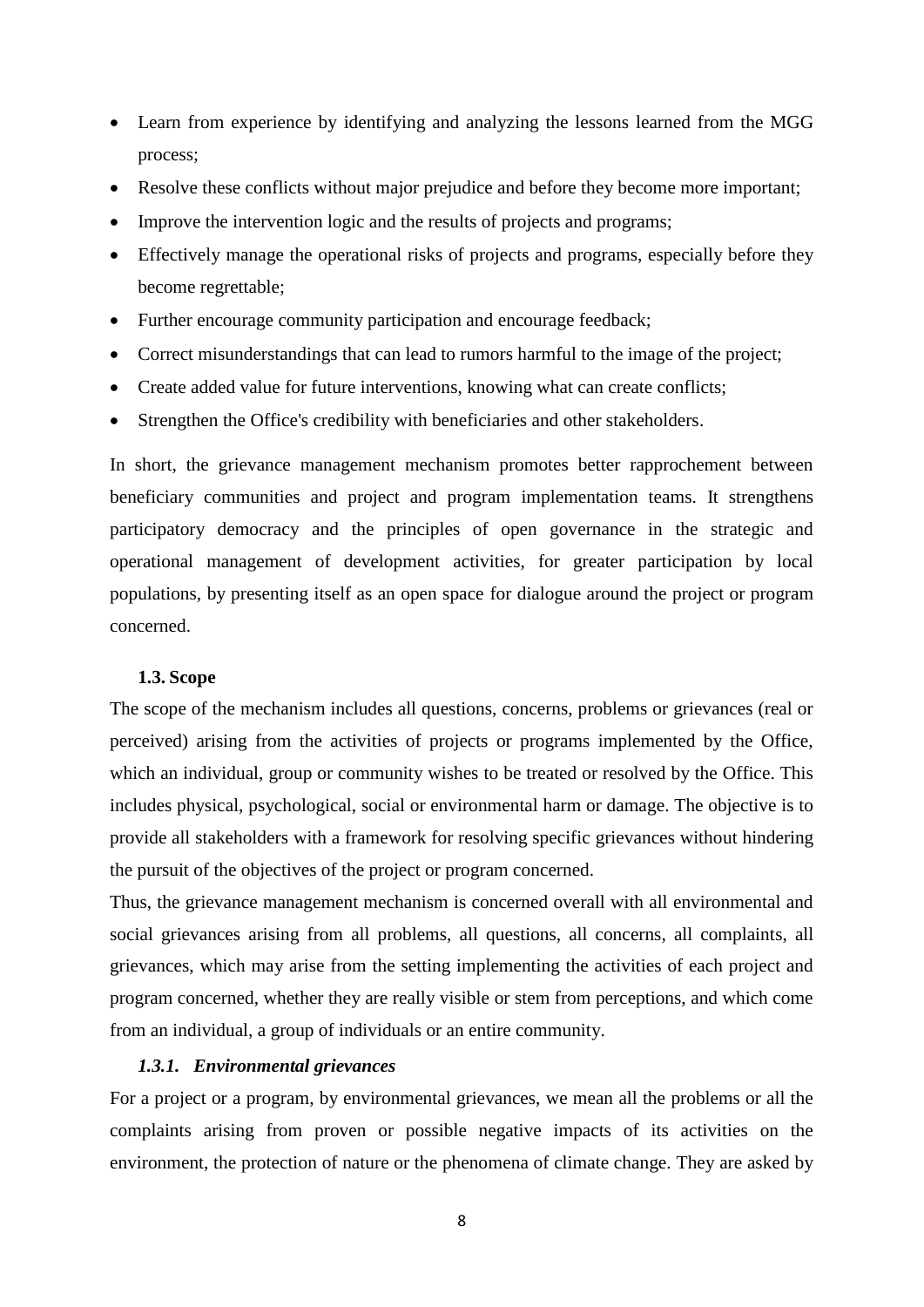stakeholders, but also by other actors, to the grievance management mechanism. They can be of different orders. For example, we can in fact cite:

- Measures to suppress or mitigate negative impacts recommended in the Environmental and Social Impact Management Plans, not implemented or implemented in an inappropriate manner;
- Guidelines in the choice of investments that do not comply with environmental standards;
- The generation of pollution by activities of the project or program concerned (smoke emission for example);
- Problems related to the obstruction, overload and overflow of sanitation networks, caused by the implementation of a project or program;
- Non-compliance with the measures recommended with regard to the categorization of projects;
- Flaws noted in the conduct of Environmental and Social Impact Studies, Environmental and Social Impact Notices, etc. ;
- The illegal dumping of liquid or solid waste into the environment;
- Degradation of nature or green spaces;
- Excessive cutting of wood as part of the implementation of the project or program concerned; etc.

For all categories of environmental grievances, the mechanism proposes a settlement protocol which involves different actors.

## <span id="page-9-0"></span>*1.3.2. Social grievances*

By social grievances, we mean all the problems, all the injustices, or all the constraints caused or likely to be caused to the social life of communities, by the activities of a project or program. They can be of different orders. For example, the following complaints can be cited:

- The feeling of exclusion of an individual, a group of individuals or a community in the implementation of a project or program;
- A lack of development of a cattle route in an agricultural project;
- Possible corruption problems perceived by stakeholders;
- Non-compliance with public and citizen consultation procedures;
- The non-involvement of stakeholders in project and program activities;
- The generation of noise pollution by activities of the project or program concerned;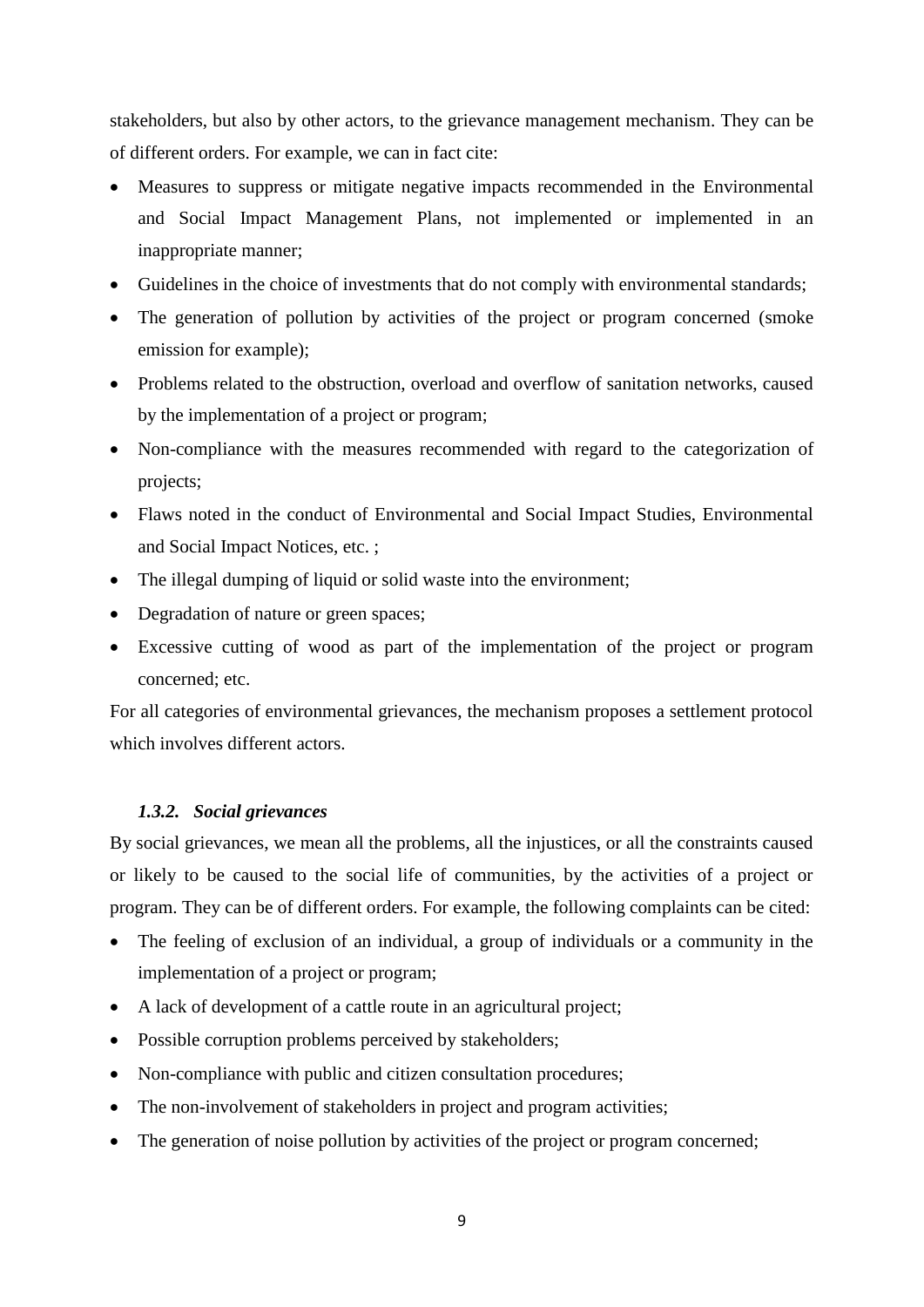- The gender dimension not taken into account in the implementation of the project or program under consideration;
- The feeling of unfair expropriation of land or factors of production, expressed by an individual, a group of individuals or a community;
- The disclosure of secrets relating to the activities of the project or program concerned, such as the choice of beneficiaries, the protection of personal data, etc.;
- Poor conduct of a resettlement and financial compensation policy for the communities etc.

## <span id="page-10-0"></span>**II. OPERATIONAL FRAMEWORK OF THE GRIEVANCE MANAGEMENT MECHANISM**

## <span id="page-10-1"></span>**2.1. Prior actions**

The BOPE is obliged to set up, for each project and program, a mechanism for managing environmental, social and gender grievances and complaints which must be effective in its work, that is to say, be rapid, participative and accessible to all stakeholders, to prevent or resolve conflicts by negotiation, dialogue, joint investigation, etc.

The mechanism, however, is not intended to replace the institutional and legal mechanisms for handling complaints (such as courts and administrative tribunals), to make laws, to establish itself as a mandatory prerequisite, or to change in a village court. Rather, it is a mechanism put in place within the framework of a project or program, made up of technical services, authorities, resource persons and beneficiaries of the project or program, to quickly take charge of and resolve any problems arising from the implementation of this project or program.

To make this clear to all stakeholders, the Office organizes many awareness-raising and capacity-building sessions, focusing on the mechanism, its roles and responsibilities, its importance, its composition, etc.

These sessions also focus on how the mechanism works, addressing the following points:

- What the work of the committee is about:
- What is a complaint;
- The cases in which it is possible to make a complaint;
- Ways and means of making a complaint;
- How to receive a complaint;
- How to deal with a complaint;
- How to approach the committee at central level;
- What deadlines for processing;- etc.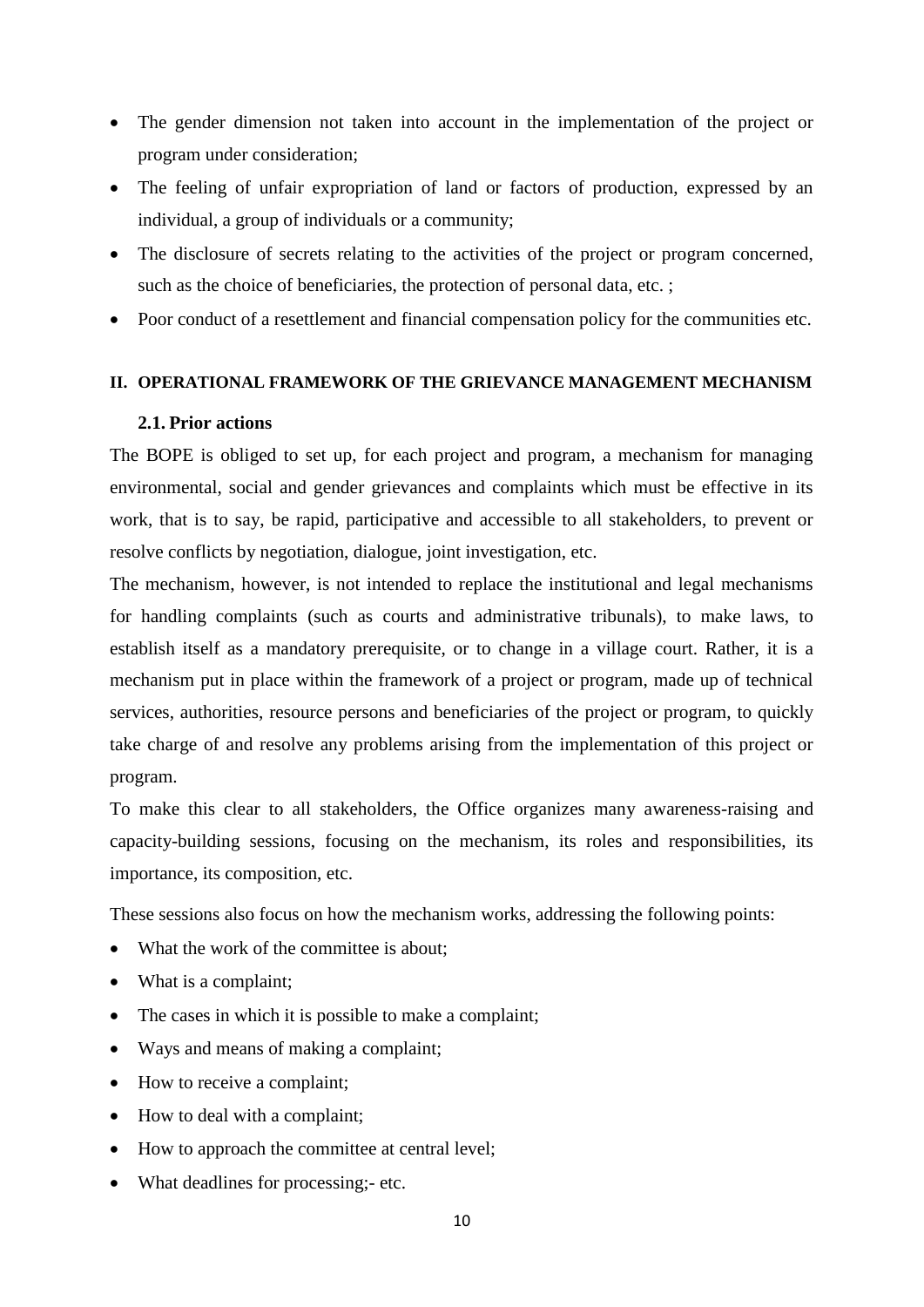#### <span id="page-11-0"></span>**2.2. Principles of Operation of the Mechanism**

For all types of grievances, if the mechanism is seized, or if it allows itself, it must respond quickly, by an effective treatment of the case, and this, as soon as possible. To achieve this, a certain number of fundamental principles guide its operation.

**1. The Principle of Accessibility:** this principle requires the mechanism to be very open and easily grasped. Thus, everyone must be able to access the mechanism and express their concerns. For this, the mechanism must be widely disseminated to the main stakeholders, overcoming any cultural, social, linguistic, geographic and financial barriers. He must also clearly present the procedures for entering it, and set up a support system for people with special needs.

**2. The Proximity Principle:** this principle means that the mechanism must be close to the communities, which must not travel too far to access them. For this reason, it must have a representativeness at the level of all the zones and human settlements concerned by the implementation of the project or program concerned.

**3. The Principle of Impartiality:** this principle means that all those who conduct complaint handling activities must be neutral and impartial. They should not have a direct interest in the outcome of the processing of a complaint.

**4. The Principle of Free:** this principle means that access to the mechanism is completely free. The people who challenge the mechanism must in no way bear any cost or expense to file a complaint.

**5. The Principle of Confidentiality:** this principle means that the mechanism guarantees confidentiality and anonymity to plaintiffs who wish to do so, among other things, to avoid possible reprisals.

**6. The Principle of Predictability:** this principle means that the mechanism must react promptly to all plaintiffs, and present a clear treatment process, with deadlines for each step.

**7. The Principle of Transparency:** this principle means that the procedures for handling complaints and grievances are clearly set out and that the processing is done in a participatory manner with in particular the involvement of local and administrative authorities, customary chiefs and other resource persons.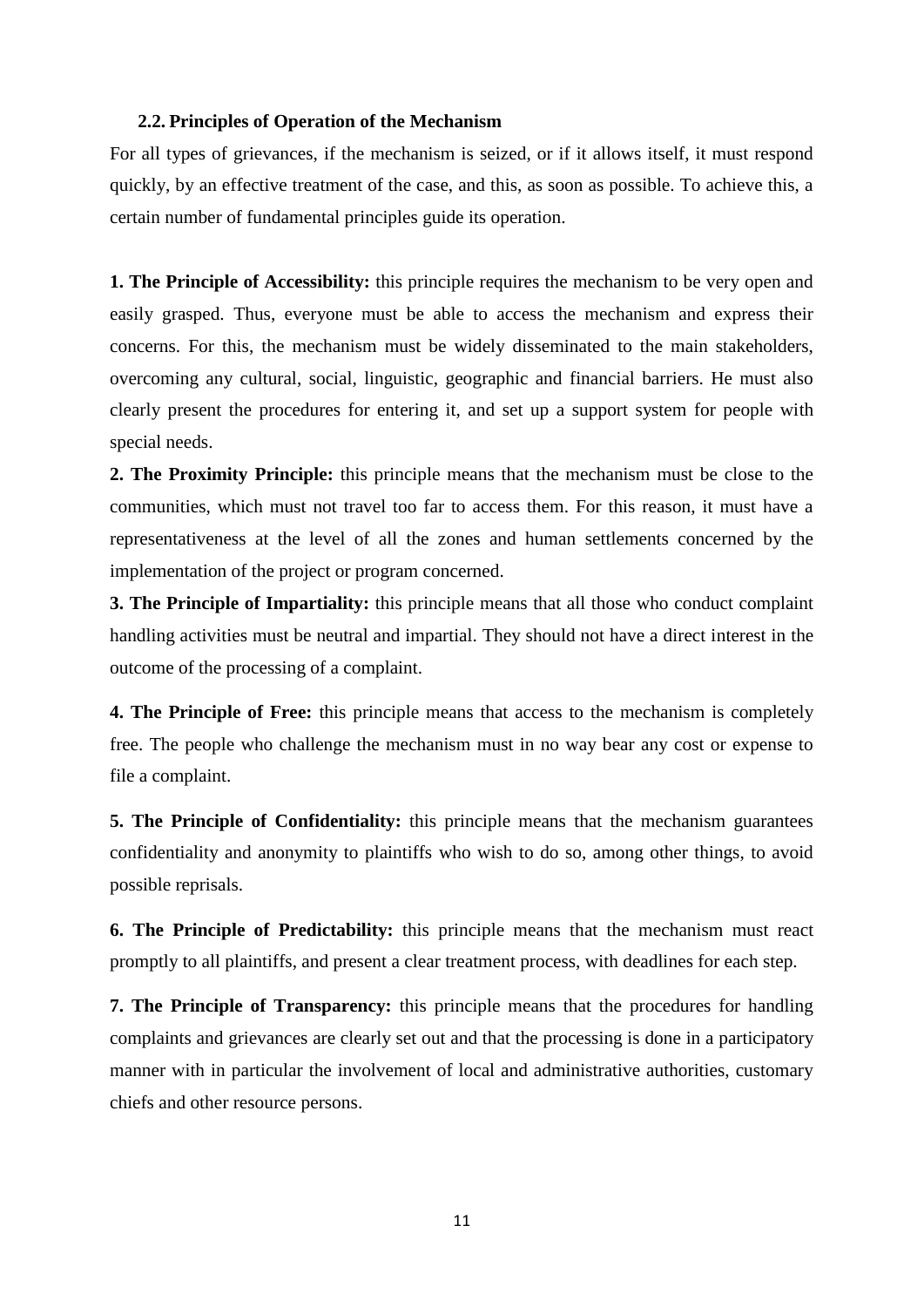**8. The principle of proactivity:** this principle means that the grievance mechanism also relies on early warning devices allowing it in certain cases to seize itself and intervene before a possible complaint.

## <span id="page-12-0"></span>**2.3. Structure and Composition of the Mechanism**

## <span id="page-12-1"></span>*2.3.1. Structure of the Mechanism*

The mechanism is structured appropriately, to respect all the principles that must guide its operation. Thus, it operates according to a scheme that includes a management and complaint handling unit at the central level, and management and processing units at the decentralized or decentralized level, each unit being autonomous in the activities for resolving grievances received.

However, if the competences exceed a committee level or if a solution is not found, then this committee can refer to the committee located at a higher level. The diagram can be revised depending on the projects and programs, their scope, their areas of intervention and their characteristics. We can thus have a committee at the level of each intervention village, a committee at the level of each hill, a committee at the level of each commune, a committee at the level of each province and a committee at the central level, as shown in the next figure.



**Figure 1: The Structure of the Grievance Management Mechanism (MGG)**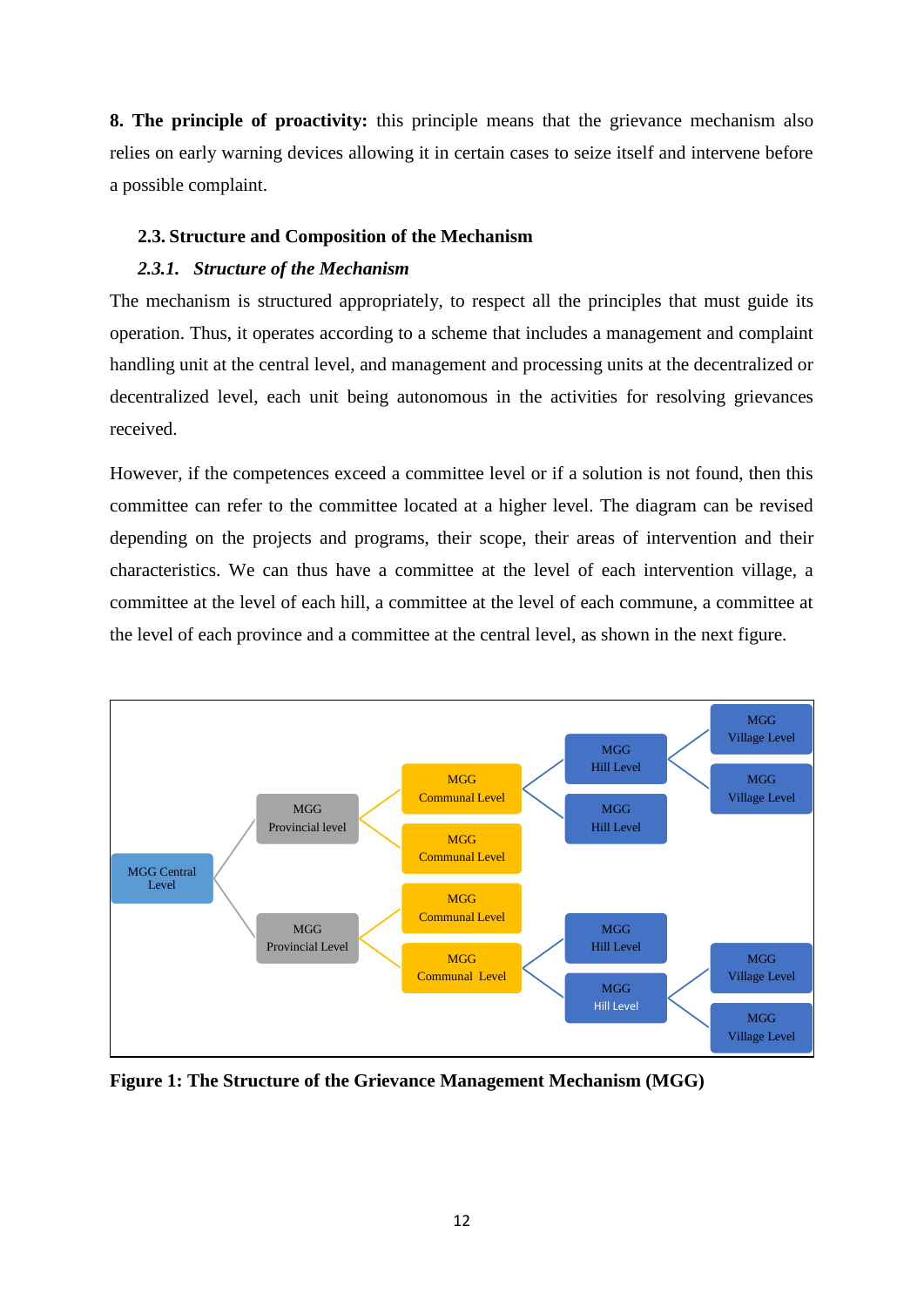#### <span id="page-13-0"></span>**2.3.2. Composition of the Mechanism**

The mechanism generally set up is made up of a central management unit and deconcentrated units close to the communities at the base.

The central management unit is coordinated by the Office as part of the strategic steering of the project or program concerned. It includes representatives of the various structures and institutions involved in the implementation of the project or program concerned.

It intervenes in the settlement of complaints for which the other levels of the mechanism, in particular the decentralized and decentralized levels, could not find a solution.

At the provincial level, depending on the projects, it is possible to have a complaints management unit. It is then generally composed of the administrative authority which chairs it and the various technical services, representatives of beneficiaries and community organizations across the province, involved in the implementation of the project or program.

At the level of the intervention municipalities, depending on the projects, it is also possible to set up a complaints management unit, which is then responsible for grievances at the commune level. Participate in this committee then, mainly, the administrative authority (municipal authority, provincial authority / the mayor), resource persons, representatives of beneficiaries, etc.

Also at the hill level, for certain projects and programs, it is possible to have a grievance management unit or committee. Finally, at the level of each village too, to be closer to the beneficiaries, it is possible to have a unit or a committee, composed of village authorities, resource persons, associations, etc. The function of this committee is to receive and respond to all questions and concerns from the community regarding possible problems relating to the project or program concerned.

However, in practice, the structuring depends on the realities of the project or program concerned.

It is important to remember that the members of the committee have no salary or indemnity. Especially for village or hill committees, the BOPE may have to constantly improve their technical capacity to ensure their functionality. Generally, the central level has the role of coordination, but also the resolution of extreme cases.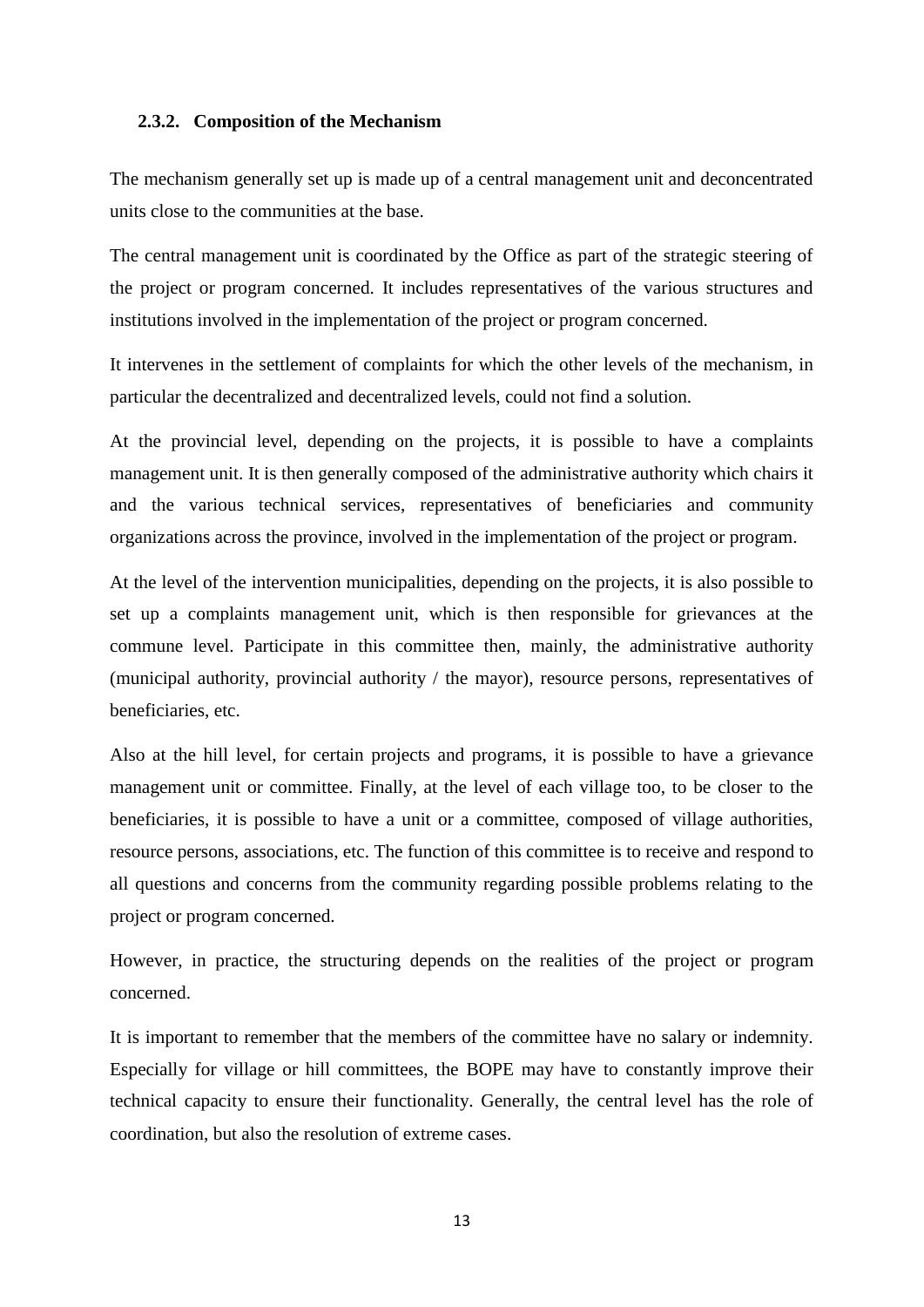## <span id="page-14-0"></span>**2.2. The complaints and grievance management process**

The process for managing and handling environmental, social and gender complaints and grievances is designed in a simple manner, and includes several stages. It is shown schematically as follows.



#### **Figure 2 : The Management and Processing of Complaints and Grievances**

The process can be organized in 4 steps presented below.

## <span id="page-14-1"></span>**2.1.1. Step 1: Receiving Grievances and Complaints**

This step begins when an individual, group of individuals or community decides to enter a committee level to make a complaint, grievance, information or claim. To facilitate its referral, the mechanism sets up several channels through which it can be challenged by the plaintiffs. Plaintiffs can therefore seize it:

- By telephone calls;
- By formal mail;
- By registration forms to be completed and filed;
- By oral observations and complaints;- etc.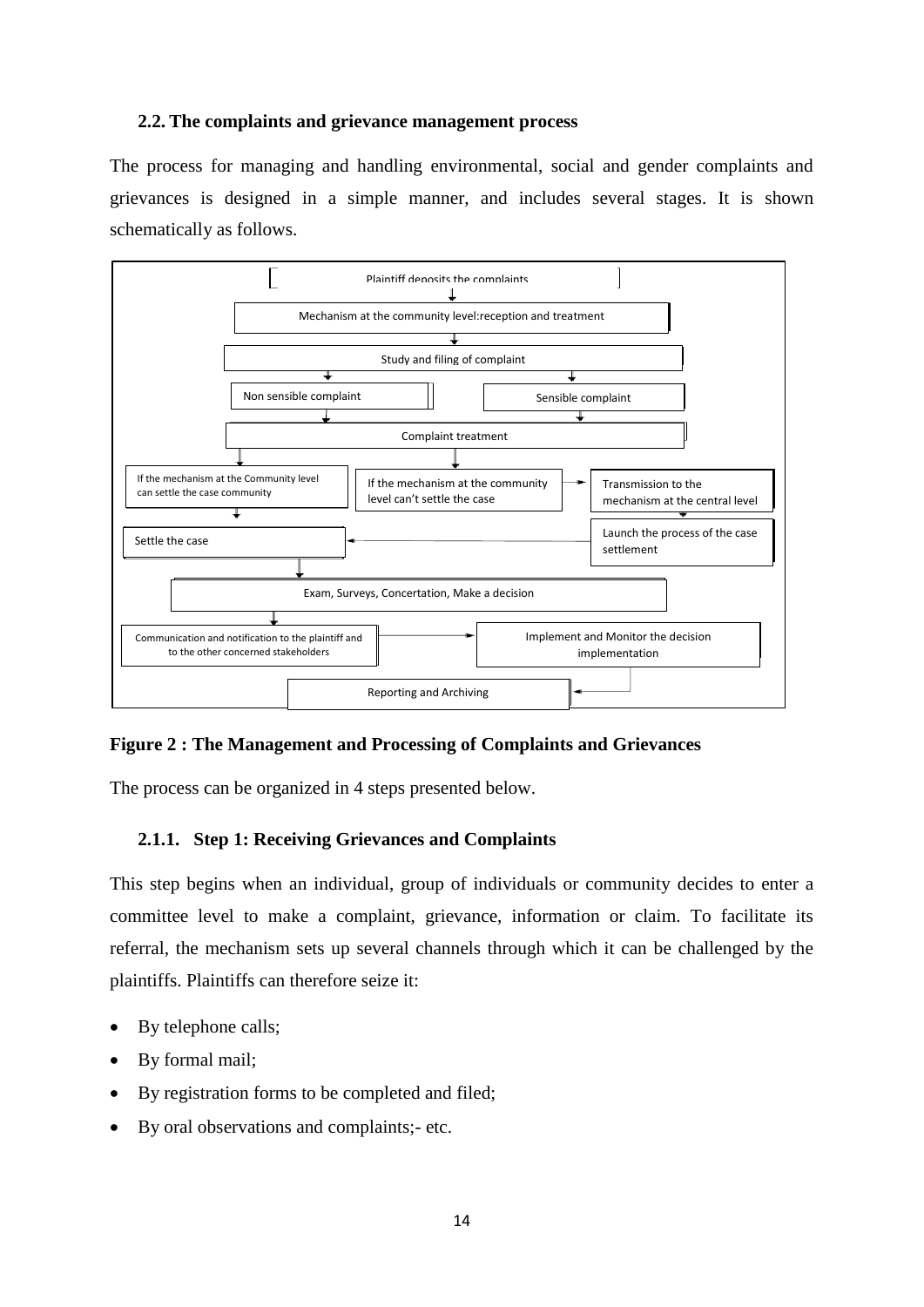In all cases, the mechanism has the obligation to receive and register complaints and grievances (each project or program, depending on its specificities, can develop a standard form necessary for registration), and then initiate a treatment process. He also acknowledges receipt of grievances and complaints and may, in certain cases, ask for clarifications, or additional information to better understand the problem.

In addition, the committee can also take action on the basis of the facts observed or information received. It then starts the treatment process.

#### <span id="page-15-0"></span>**2.1.2. Step 2: Categorization of Grievances**

The grievances and complaints received are then categorized. There are generally two categories: grievances and complaints of a sensitive nature and grievances and complaints of a non-sensitive nature. Grievances and complaints of a non-sensitive nature are those generally concerning the process of implementation of the project or program concerned, as well as the results, methods of action, etc. Sensitive complaints and grievances are those which generally relate to sensitive facts relating to personal faults, such as corruption, discriminatory practices, abuse of power, sexual abuse, exclusion, etc.

In all cases, the mechanism guarantees complainants, especially those wishing to remain anonymous, confidentiality throughout the process.

#### <span id="page-15-1"></span>**2.1.3. Step 3: Handling of Grievances and Complaints**

The complaints and grievances received and categorized are then studied from the point of view of the feasibility of the settlement by the level of committee seized. If the committee can actually handle the settlement, then it initiates the settlement process. If, on the other hand, the settlement of the grievance or complaint exceeds its powers, then it refers to the committee at the central level which must decide as quickly as possible.

From experience, before transferring a case to the next committee or starting the treatment process, the mechanism examines whether it is founded or whether it is only the product of rumors or false allegations.

#### <span id="page-15-2"></span>**2.1.4. Step 4: Resolution of the Corresponding Problems and Decision Making**

The settlement of the problem object of the grievance or complaint is started as soon as possible. With this in mind, the committee will meet as soon as possible to examine the complaint or grievance, and promptly carry out the activities necessary to resolve the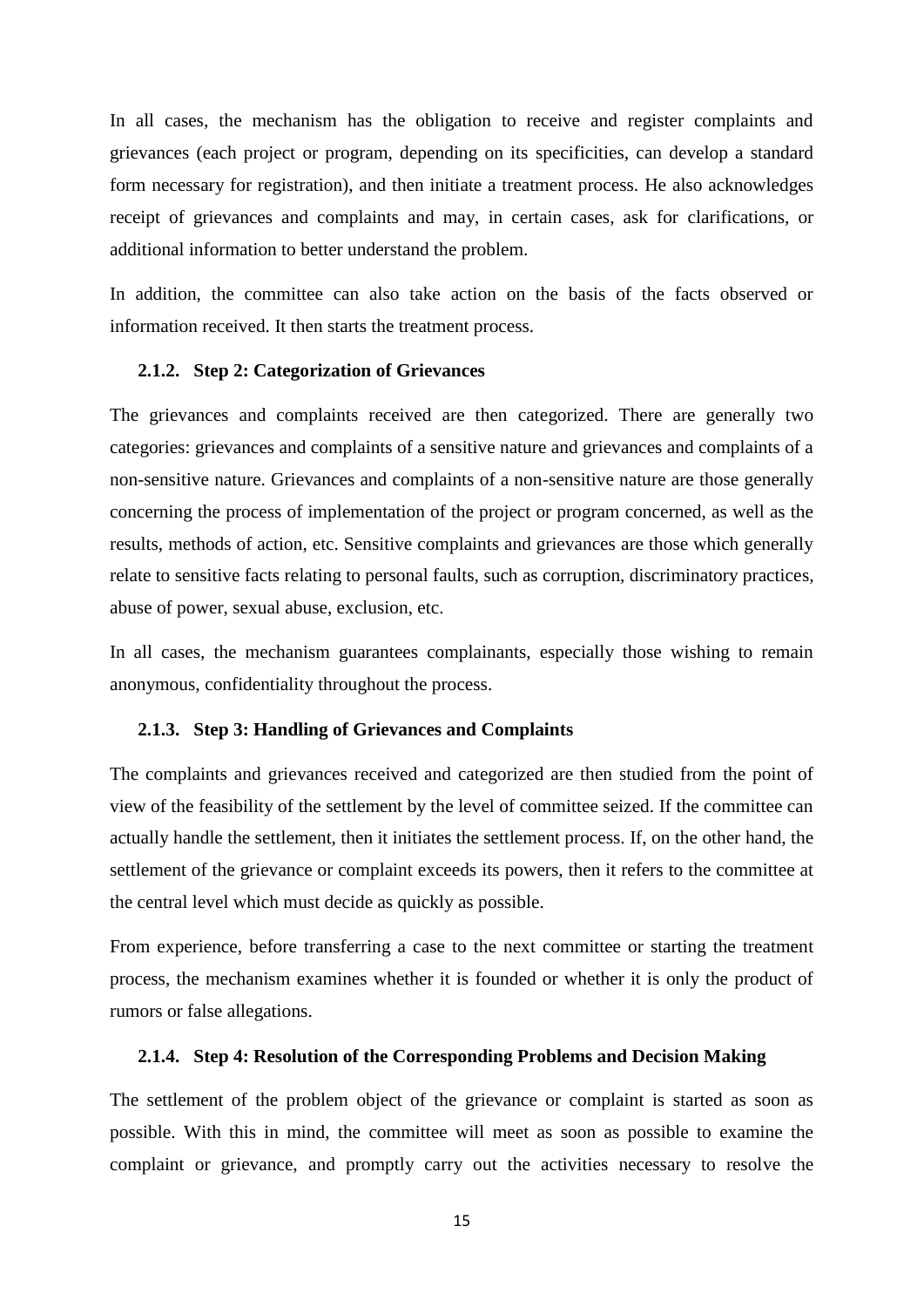problem, whether they are investigations, consultations, etc. Committee meetings are always sanctioned by minutes.

The final decision on the case is taken collectively and communicated to the complainant and to all the stakeholders concerned. Likewise, the measures that the committee decides to take (the resolutions) are also communicated to the complainant and to the other stakeholders concerned.

However, the committee gives stakeholders the opportunity to appeal following the handling of a case. For the settlement of a case, generally five situations are possible for the mechanism:

- A direct response from the mechanism with concrete actions to resolve the situation;
- A necessary in-depth verification, which may lead to a joint investigation, dialogues, negotiations, etc., for a consequent resolution;
- An independent investigation based on the opinions of experts, especially for sensitive cases;
- Referral to official authorities, especially for sensitive cases and falling under their authority;
- Rejection on the grounds that the grievance or complaint is not eligible for the mechanism.

#### <span id="page-16-0"></span>**2.1.5. Step 5: Implementation of the resolutions**

This step corresponds to the effective execution of the resolutions issued from the processing of grievances and complaints. It is carried out following a participative and collaborative approach. Throughout the implementation, the committee, with all the actors involved, ensures the monitoring and evaluation of the measures taken.

#### <span id="page-16-1"></span>**2.1.6. Step 6: Reporting and Archiving**

The mechanism sets up a system for filing grievances and complaints. For each case received and treated, a report is drawn up. Similarly, complaints and grievances missions are the subject of minutes and reports which are also classified and archived by the mechanism. In the periodic reports drawn up by the project or program concerned, there is a point devoted to handling complaints.